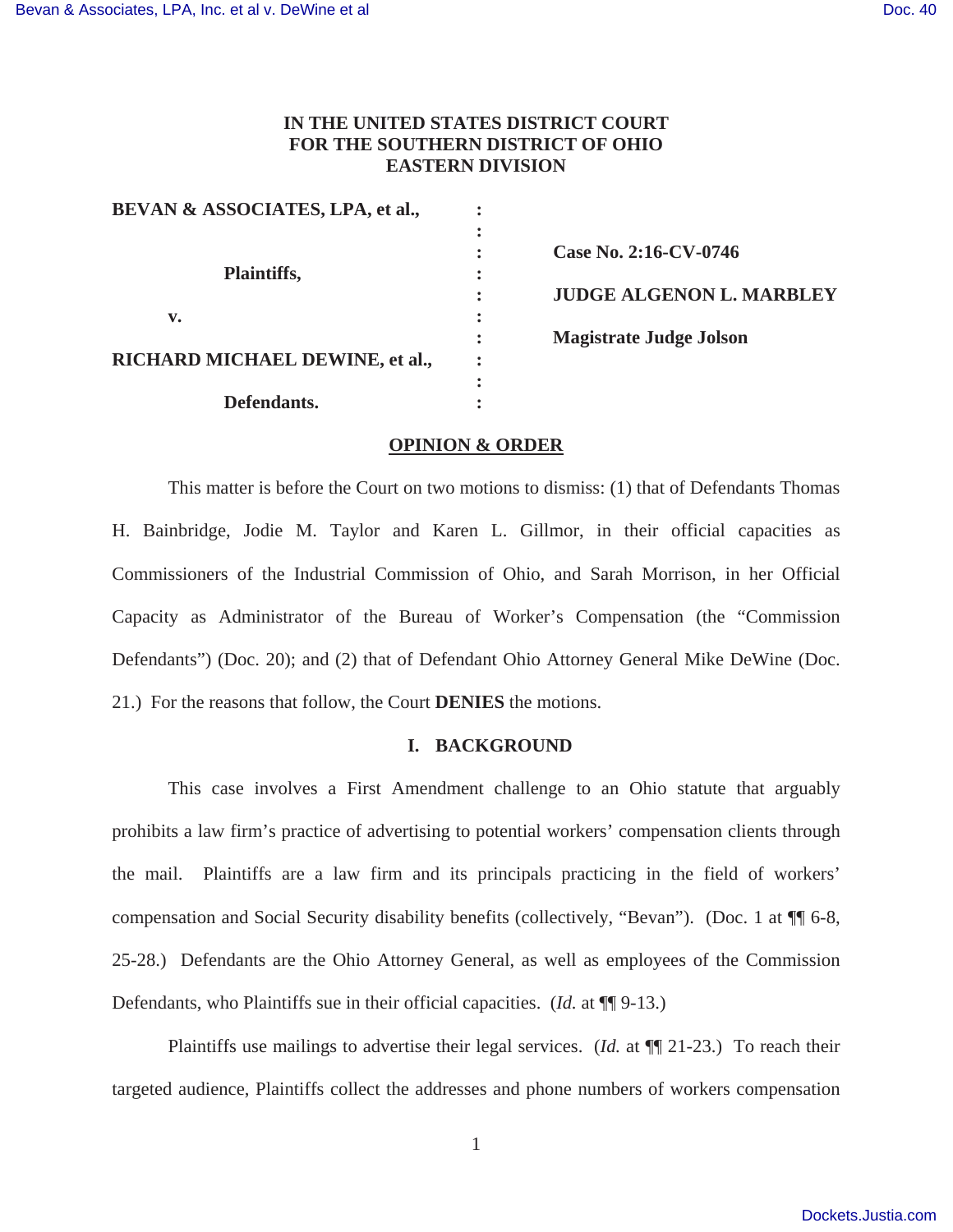claimants from a journalist entitled under Ohio Revised Code § 4123.88(D) to receive them. (*Id.* ¶ 21.) Plaintiffs provide this information, as well as information gleaned from other sources, to a bulk mail service company that prepares and sends the mailings. (*Id.* ¶ 22.)

# Plaintiffs attach two mailings to their complaint. One mailing contains the heading "**ATTENTION INJURED <<COUNTY>> COUNTY WORKERS! DO YOU (OR DOES A MEMBER OF YOUR HOUSEHOLD) HAVE A** *WORKERS COMPENSATION CLAIM* **WITH AN INJURY DATE OF 1/1/2008 TO PRESENT?**" (*Id.* at PageId # 11.) It continues, "[i]f so, you may be entitled to an additional *CASH AWARD* for your injury that the Ohio Bureau of Workers Compensation (BWC) has not told you about! We'll tell you about it." (*Id.*) The mailing goes on to list categories of disability payment, request that claimants call the law firm free-of-charge, advertise the firm's success, and implore claimants to call "*immediately*, as **time may be running out!**" (*Id.*) It lists a phone number, and then promotes the firm's Social Security disability practice. (*Id.*) It contains a disclaimer in smaller type: "This ADVERTISING MATERIAL is not intended to be a SOLICITATION under Ohio's Rules governing lawyers, as it is unknown whether the recipient is in need of legal services." (*Id.*) Plaintiffs also mail a letter, which contains substantially the same information. (*Id.* at PageId # 12.)

Plaintiffs claim that Ohio Revised Code § 4123.88 and Ohio Administrative Code 4121- 2-01(B) interfere with their First Amendment Rights to send these advertisements to workers' compensation claimants. Ohio Revised Code § 4123.88 prohibits, among other things, solicitation of workers compensation claimants for representation:

. . . No person shall directly or indirectly solicit authority, or pay or give anything of value to another person to solicit authority, or accept or receive pay or anything of value from another person for soliciting authority, from a claimant . . . to take charge of, or represent the claimant . . . in respect of, any claim or appeal which is or may be filed with the bureau or commission[.]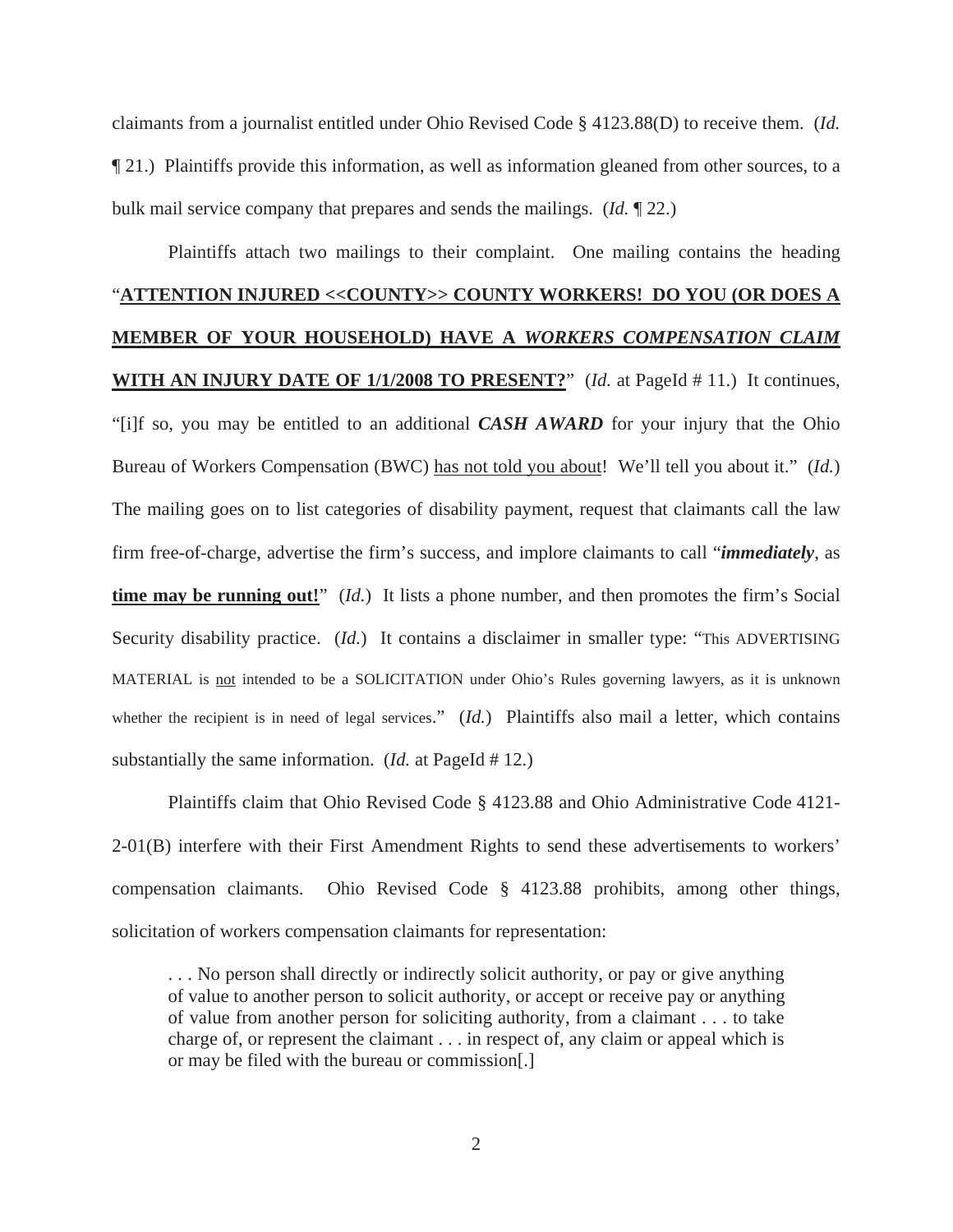§ 4123.88(A). It also provides that the Commission Defendants' claim files are "not public records," and are kept "for the exclusive use and information of the commission and the bureau in the discharge of their official duties[.]" *Id*. §§ 4123.88(B), (C). Journalists, however, may obtain the addresses and telephone numbers of claimants and their dependents if they send a written request containing, among other items, "[a] statement that the disclosure of the information sought is in the public interest." *Id.* §§ 4123.88(D)(1), (D)(3)(c). Violation of § 4123.88 is a second degree misdemeanor. Ohio Rev. Code § 4123.99. Ohio Administrative Code 4121-2-01(B) prohibits "person[s] who solicit[] or who cause[] claims to be solicited [from] practic[ing] or represent[ing] parties before the industrial commission or the bureau (section 4123.96 of the Revised Code)."

 On February 22, 2016, the Ohio Attorney General's Office served grand jury subpoenas on Plaintiffs' business partners—the journalist, the bulk mailing company, and a company affiliated with the journalist. (Doc. 1 at  $\P$  30.) The subpoenas seek records related to their relationship with the Bevan Firm. (*Id.*) Consequently, Plaintiffs believe that they are under investigation for violations of Ohio Revised Code § 4123.88(A). (*Id.* ¶¶ 30-31.) This belief has caused Plaintiffs to "curtail[] . . . [their] legitimate advertising activity and chill[] the exercise of their First Amendment right to engage in protected commercial speech." (*Id.* ¶ 31.)

Plaintiffs seek a declaratory judgment under 28 U.S.C. § 2201 and 42 U.S.C. § 1983 that Ohio Revised Code §  $4123.88(A)^1$  and Ohio Administrative Code 4121-2-01(B) are invalid on their face because they restrict speech in violation of the First Amendment to the United States Constitution, as imported to the states via its incorporation into the Due Process Clause of the

<sup>&</sup>lt;sup>1</sup> Although the complaint appears to challenge the entirety of § 4123.88, Plaintiffs clarified in their briefing that the complaint "specifically challenge[s] the provisions of O.R.C. § 4123.88(A), which prohibit[s] anyone from soliciting authority to represent workers compensation claimants, in violation of the First Amendment." (Doc. 23 at 2.)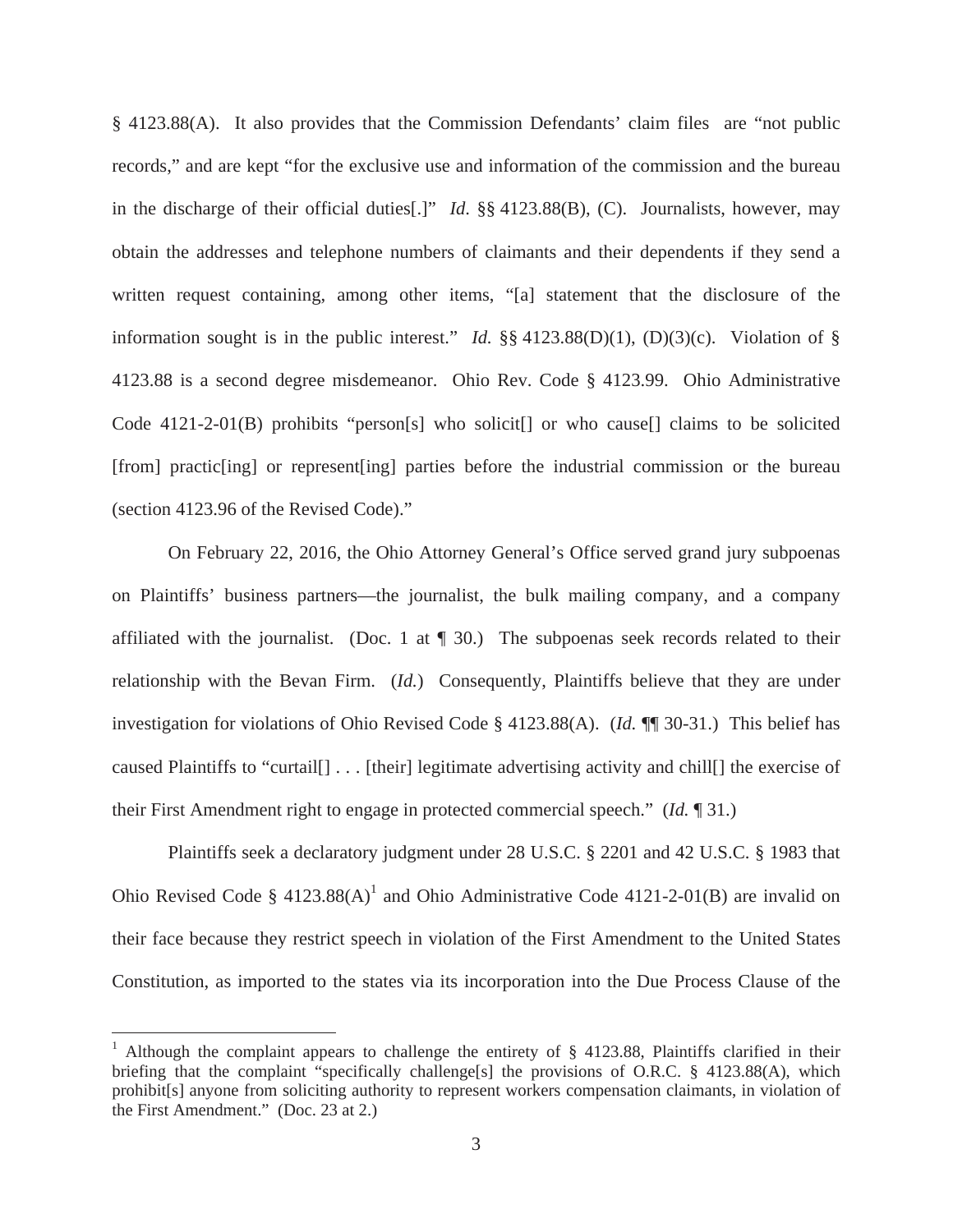Fourteenth Amendment. (Doc. 1 at 9.) Plaintiffs also allege that these provisions are invalid as applied to them, and seek a permanent injunction enjoining Defendants from their enforcement, as well as money damages. (*Id.*)

The Commission Defendants moved to dismiss the complaint on the grounds that: (a) Plaintiffs lack standing to sue; (b) Plaintiffs have failed to support their claims for monetary damages; and (c) Plaintiffs have failed to state a First Amendment claim under Rule 12(b)(6). (Doc. 20.) The Attorney General also moved to dismiss the complaint under Rule 12(b)(6), and incorporated the arguments contained in the Commission Defendants' motion. (Doc. 21.) In response to the Commission Defendants' Motion to Dismiss, Plaintiffs agreed to dismiss their claims for monetary damages. (Doc. 23 at 9.) Both motions to dismiss are fully briefed and are ripe for review.

#### **II. STANDARD OF REVIEW**

Defendants bring their motions to dismiss pursuant to Federal Rules of Civil Procedure  $12(b)(1)$  and  $12(b)(6)$ .

Motions to dismiss under Rule 12(b)(1) "are categorized as either a facial attack or a factual attack." *Bell v. United States*, 4 F. Supp. 3d 908, 913 (S.D. Ohio 2014) (quoting *McCormick v. Miami Univ.*, 693 F.3d 654, 658 (6th Cir. 2012)). A facial attack on subjectmatter jurisdiction is a "challenge to the sufficiency of the pleading itself," and therefore is resolved under the familiar Rule 12(b)(6) standard. *Id.* Here, Defendants present a facial attack. (Doc. 20 at 5.) The plaintiff bears the burden of proving jurisdiction. *DLX, Inc. v. Kentucky*, 381 F.3d 511, 516 (6th Cir. 2004).

Under Federal Rule of Civil Procedure 12(b)(6), the Court may dismiss a cause of action for "failure to state a claim upon which relief can be granted." Fed. R. Civ. P. 12(b)(6). Such a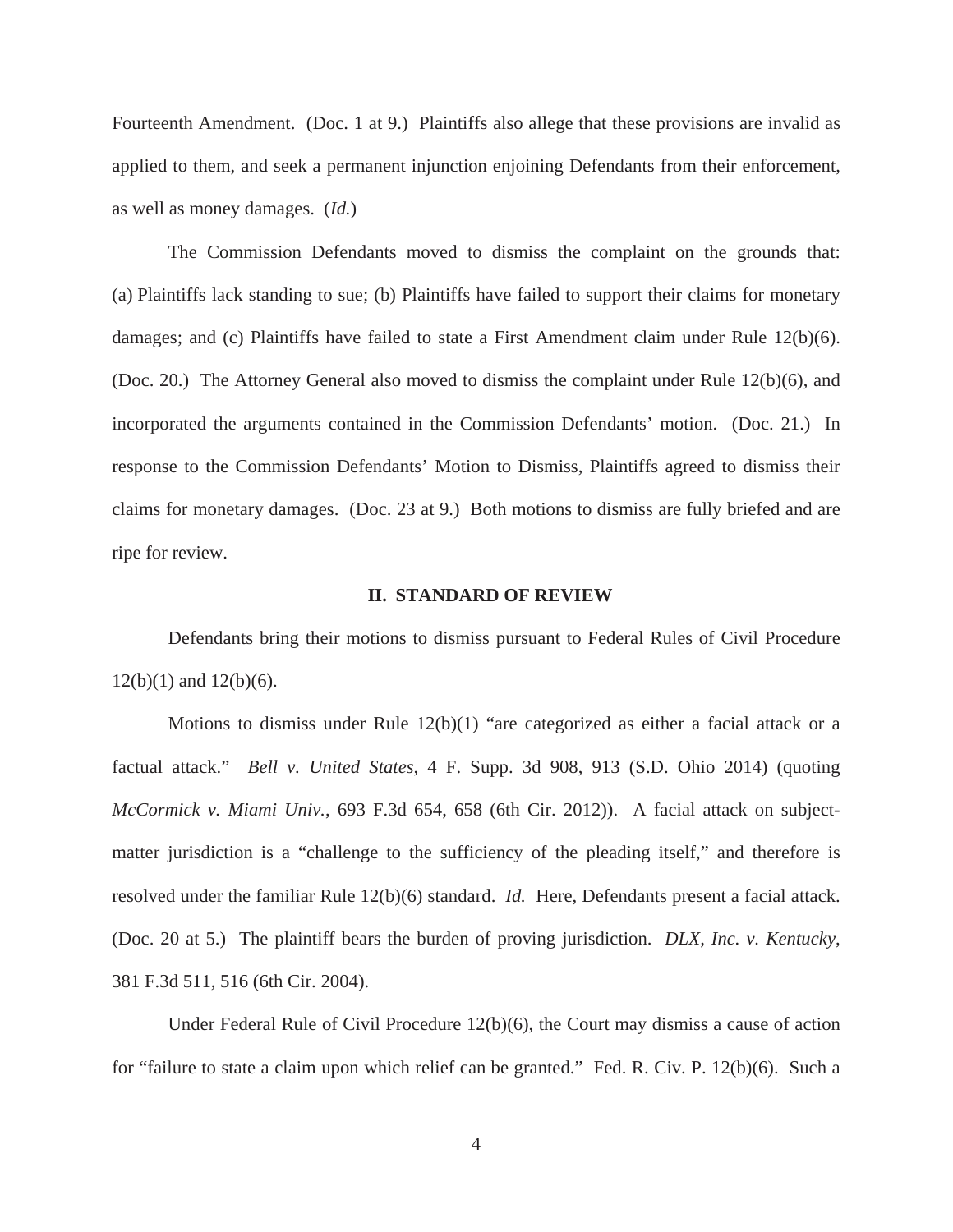motion "is a test of the plaintiff's cause of action as stated in the complaint, not a challenge to the plaintiff's factual allegations." *Golden v. City of Columbus*, 404 F.3d 950, 958-59 (6th Cir. 2005). Thus, the Court "must construe the complaint in the light most favorable to the plaintiff" and "accept all well-pled factual allegations as true[.]" *Ouwinga v. Benistar 419 Plan Servs., Inc.*, 694 F.3d 783, 790 (6th Cir. 2012). If more than one inference may be drawn from an allegation, the Court must resolve the conflict in favor of the plaintiff. *Mayer v. Mylod*, 988 F.2d 635, 638 (6th Cir. 1993). The Court cannot dismiss a complaint for failure to state a claim "unless it appears beyond doubt that the plaintiff can prove no set of facts in support of his claim which would entitle him to relief." *Id.*

Generally, a complaint must contain a "short and plain statement of the claim showing that the pleader is entitled to relief." Fed. R. Civ. P.  $8(a)(2)$ . The allegations need not be detailed but must "give the defendant fair notice of what the claim is, and the grounds upon which it rests." *Nader v. Blackwell*, 545 F.3d 459, 470 (6th Cir. 2008) (quoting *Erickson v. Pardus*, 551 U.S. 89, 93 (2007)). A complaint's factual allegations "must be enough to raise a right to relief above the speculative level," and must contain "enough facts to state a claim to relief that is plausible on its face." *Bell Atlantic Corp. v. Twombly*, 550 U.S. 544, 555, 570 (2007). A claim is plausible when it contains "factual content that allows the court to draw the reasonable inference that the defendant is liable for the misconduct alleged." *Ashcroft v. Iqbal*, 556 U.S. 662, 678 (2009).

#### **III. ANALYSIS**

The Commission Defendants argue for the dismissal of Plaintiffs' complaint because: (a) Plaintiffs lack standing to sue; and (b) Plaintiffs have failed to state a First Amendment claim under Rule 12(b)(6). (Doc. 20.) The Attorney General adopts the Commission Defendants'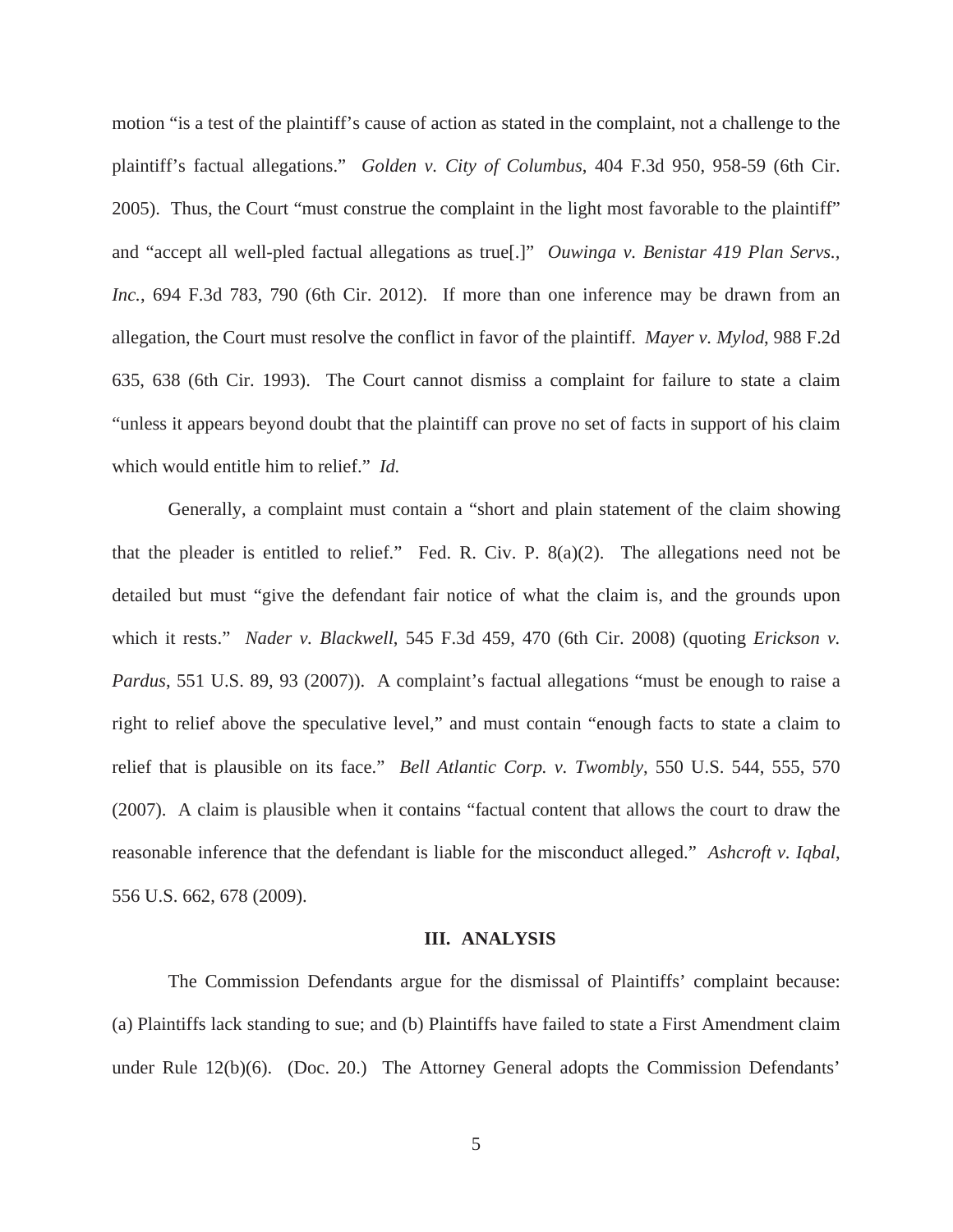arguments, and adds two of its own: (a) the Attorney General is not a required party to the litigation under Ohio Revised Code § 2721.12(A); and (b) Plaintiffs have not alleged an adequate connection between the Attorney General and the alleged unconstitutional acts. (Doc. 21.) The Court will address each argument in turn.

#### **A. Plaintiffs Have Standing to Sue**

Plaintiffs may not litigate in federal court without establishing Article III constitutional standing which requires a showing that they have suffered: (1) "an injury in fact that is (a) concrete and particularized and (b) actual or imminent, not conjectural or hypothetical; (2) the injury is fairly traceable to the challenged action of the defendant; and (3) it is likely, as opposed to merely speculative, that the injury will be redressed by a favorable decision." *McGlone v. Bell*, 681 F.3d 718, 729 (6th Cir. 2012) (internal quotation omitted).

In addition to the Article III factors enumerated above, the Court weighs prudential standing factors, which "preclude litigation in federal court when the asserted harm is a 'generalized grievance' shared in substantially equal measure by all or a large class of citizens, or where instead of litigating his own legal rights and interests, the plaintiff instead purports to rest his claim to relief on the legal rights or interests of third parties." *Prime Media, Inc. v. City of Brentwood*, 485 F.3d 343, 349 (6th Cir. 2007) (quoting *Warth v. Seldin*, 422 U.S. 490, 499 (1975) (internal quotation marks omitted)). Prudential standing requirements also require the complaint to "fall within the zone of interests to be protected or regulated by the statute or constitutional guarantee in question." *Id.* (quoting *Valley Forge Christian Coll. v. Americans United for Separation of Church and State*, 454 U.S. 464, 473 (1982)).

Defendants argue that, for Plaintiffs' challenges to § 4123.88(A) and § 4121-2-01(B), Plaintiffs have failed to meet the injury-in-fact and traceability factors of constitutional standing.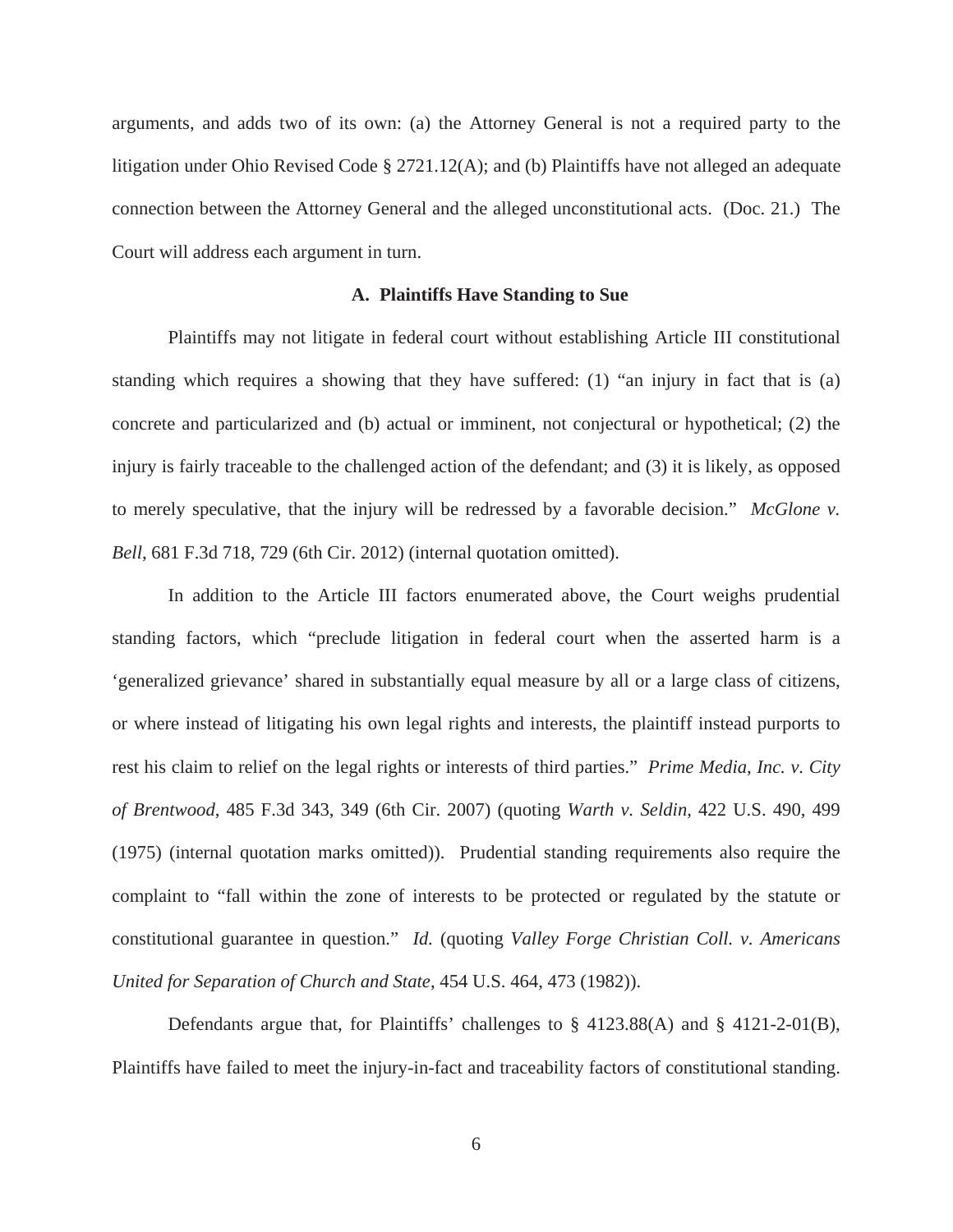(Doc. 20 at  $7-8$ .)<sup>2</sup> Defendants also address prudential factors as they relate to "the latter part of" Ohio Admin. Code  $4121-2-01(B)$ .<sup>3</sup> The Court will address each argument in turn.

#### **(1) Plaintiffs have Adequately Pleaded an Injury-in-fact**

To show an injury-in-fact in the pre-enforcement context, Plaintiffs must show an "objective chill," namely, an "intention to engage in a course of conduct arguably affected with a constitutional interest, but proscribed by statute, and there exists a credible threat of prosecution thereunder . . . ." *McGlone*, 681 F.3d at 729 (quoting *Babbitt v. United Farm Workers Nat'l Union*, 442 U.S. 289, 298 (1979)).

The parties do not dispute the fact that Plaintiffs send mailings to workers' compensation claimants offering legal services and that they intend to continue doing so. The parties also do not dispute the fact that § 4123.88(A) proscribes soliciting workers' compensation claimants to provide them with legal representation and that 4121-2-01(B) contemplates potentially barring those who solicit such claimants from practicing before the Commission Defendants. Reading the complaint in the light most favorable to Plaintiffs, these provisions proscribe Plaintiffs' actions in sending their mailings. The provisions are "arguably affected with a constitutional interest" because Plaintiffs contend that they abridge their First Amendment rights, and because "[l]awyer advertising is in the category of constitutionally protected commercial speech." *Shapero v. Kentucky Bar Ass'n*, 486 U.S. 466, 472 (1988). The real question for the Court is whether Plaintiffs have alleged a credible threat of prosecution by the Attorney General's issuance of Grand Jury subpoenas to Plaintiffs' business partners engaged in the mailings.

 $2$  The parties do not appear to dispute that a declaration that the provisions are unconstitutional would redress Plaintiffs' alleged injury.

<sup>&</sup>lt;sup>3</sup> Defendants also argue that Plaintiffs have failed to establish the prudential factors required to challenge §§ 4123.88(D) and (E). (Doc. 20 at 8.) Because Plaintiffs do not challenge these provisions, the Court does not consider these arguments. (Doc. 23 at 9.)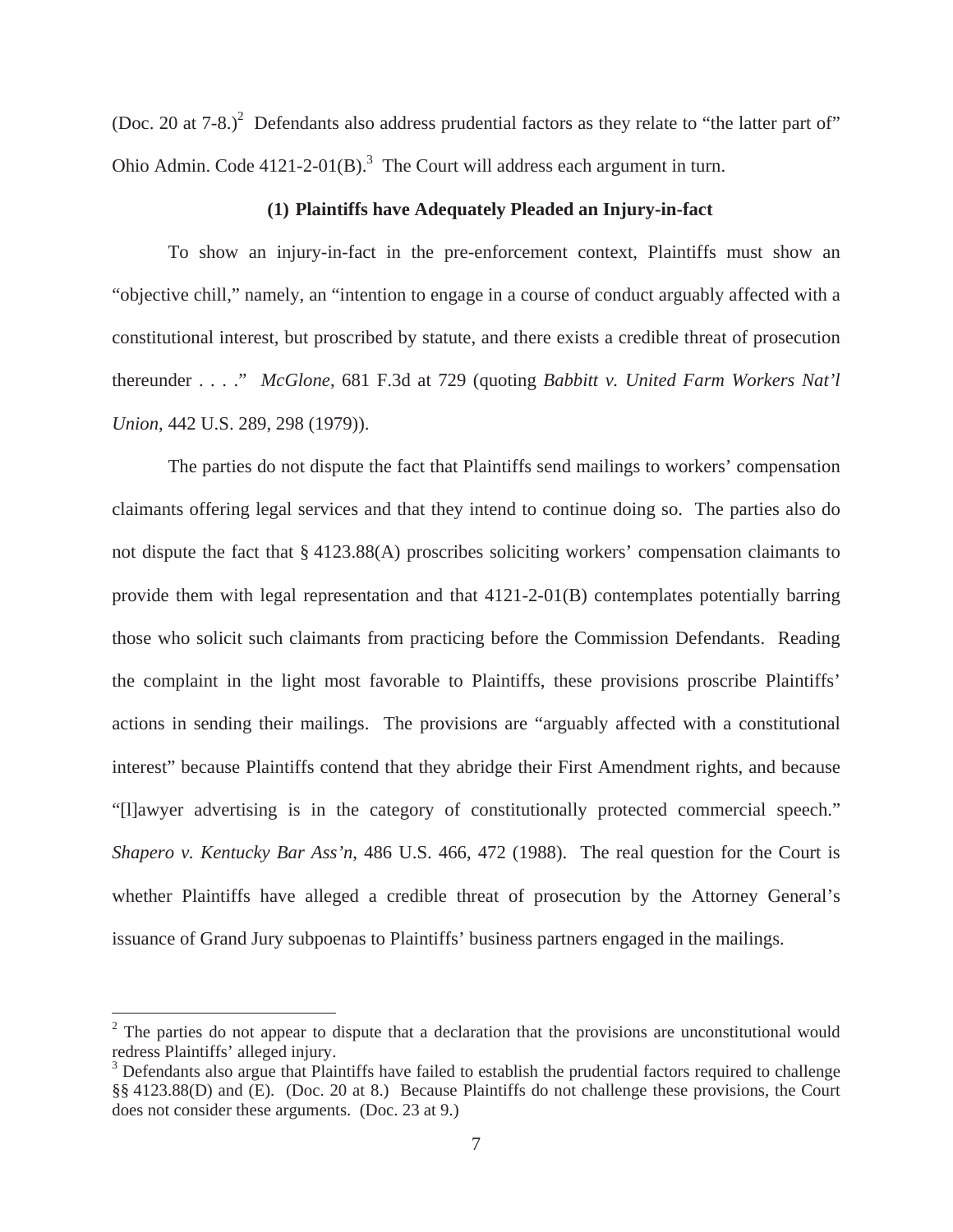Defendants argue that Plaintiffs have failed to show a credible threat of prosecution because "allegations that third parties are being investigated do not show any injury to Bevan." (Doc. 20 at 7; Doc. 25 at 2.) They criticize Plaintiffs' pleading "on information and belief," and argue that "merely believing that an investigation relates to one's conduct does not establish a concrete injury, but is speculative and conjectural." (*Id.*) Defendants emphasize that injury-infact requires something "more" than an "otherwise-subjective allegation of chill," including "some specific action on the part of the defendant in order for the litigant to demonstrate" a "concrete harm." (*Id.* at 3-4 (quoting *Morrison v. Board of Education of Boyd County*, 521 F.3d 602, 608-10 (6th Cir.2008)).) And they argue that Grand Jury subpoenas issued to the journalist and the mailing company do not fall into existing categories of "more." (Doc. 25 at 3-4, citing *McKay v. Federspeil*, 823 F.3d 862 (6th Cir. 2016).)

Plaintiffs agree that the "credible threat of prosecution" inquiry turns on "how likely it is that the government will attempt to use these provisions against them . . . and not on how much the prospect of enforcement worries them." (Doc. 23 at 4 (quoting *Morrison*, 521 F.3d at 310).) Plaintiffs argue that the government may attempt to use the provisions against them—violation of § 4123.88(A) is a criminal misdemeanor, and violations of 4121-2-01 may result in a lawyer's inability to practice before the Commission Defendants. Ohio Rev. Code § 4123.99; Ohio Admin. Code 4121-2-01. And the government is likely to prosecute Plaintiffs because it "issued simultaneous subpoenas to all of Plaintiffs' business partners engaged in [its] mailings." (Doc. 23 at 6.)

Defendants analogize this case to *McKay* and *Morrison*, both of which are inapposite. In *McKay*, the plaintiff challenged an order prohibiting the use of certain devices in "court-related facilities" without a judge's permission. 823 F.3d at 864. The Sixth Circuit affirmed the district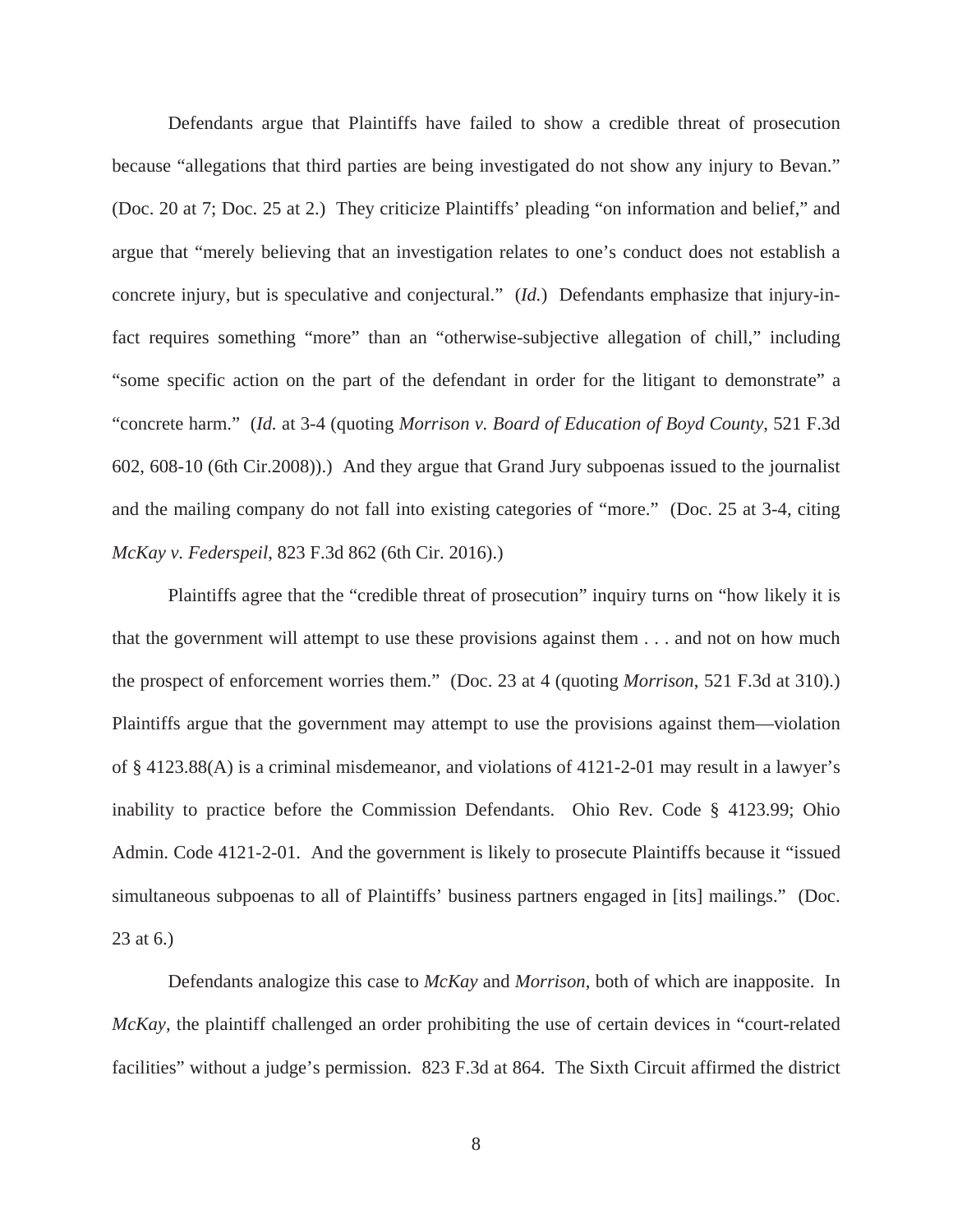court's order granting summary judgment to Defendants in part because McKay failed to show a credible threat of prosecution. *Id.* at 871. McKay's evidence of a credible threat of prosecution, however, was much weaker than Bevan's allegations here. For example, the order in *McKay*  allowed for exemptions, which McKay did not seek. *Id.* at 869. The provisions challenged here allow no exemptions. In *McKay*, there was also unrefuted testimony that the Sheriff's Deputies could not even enforce the order without additional action from a judge. *Id.* at 870. Here, enforcement may be unilateral—the Attorney General may criminally enforce § 4123.88(A) against Bevan, and the Industrial Commission and the Bureau of Worker's Compensation may bar Plaintiffs from practice before them for violations of 4121-2-01(B). And, of course, the Court's standard of review is different for a motion for summary judgment than it is for a motion to dismiss.

*Morrison* is similarly inapposite. The plaintiff in *Morrison* feared speaking out against homosexuality in contravention of a school policy against stigmatizing or insulting students. *Morrison*, 521 F.3d at 606. Morrison had shown no credible threat of prosecution, because "the record [wa]s silent as to whether the school district threatened to punish or would have punished Morrison for protected speech in violation of its policy." *Morrison*, 521 F.3d at 610. Moreover, the challenged regulation in *Morrison* was a school policy that carried no threat of criminal penalties. *See G.B. v. Rogers*, No. 1:08–cv–437, 2009 WL 1322451, at \*5 (S.D. Ohio May 11, 2009). Here, the record is not silent, as illustrated by the subpoenas issued by the Attorney General, and the challenged provisions are criminal in nature.

Plaintiffs counter with *McGlone*, which in equally inapposite. In *McGlone*, the Sixth Circuit found a credible threat of prosecution where: (a) the plaintiff was denied a permit required to speak; (b) a "police officer . . . threatened to arrest him for trespass if he did not stop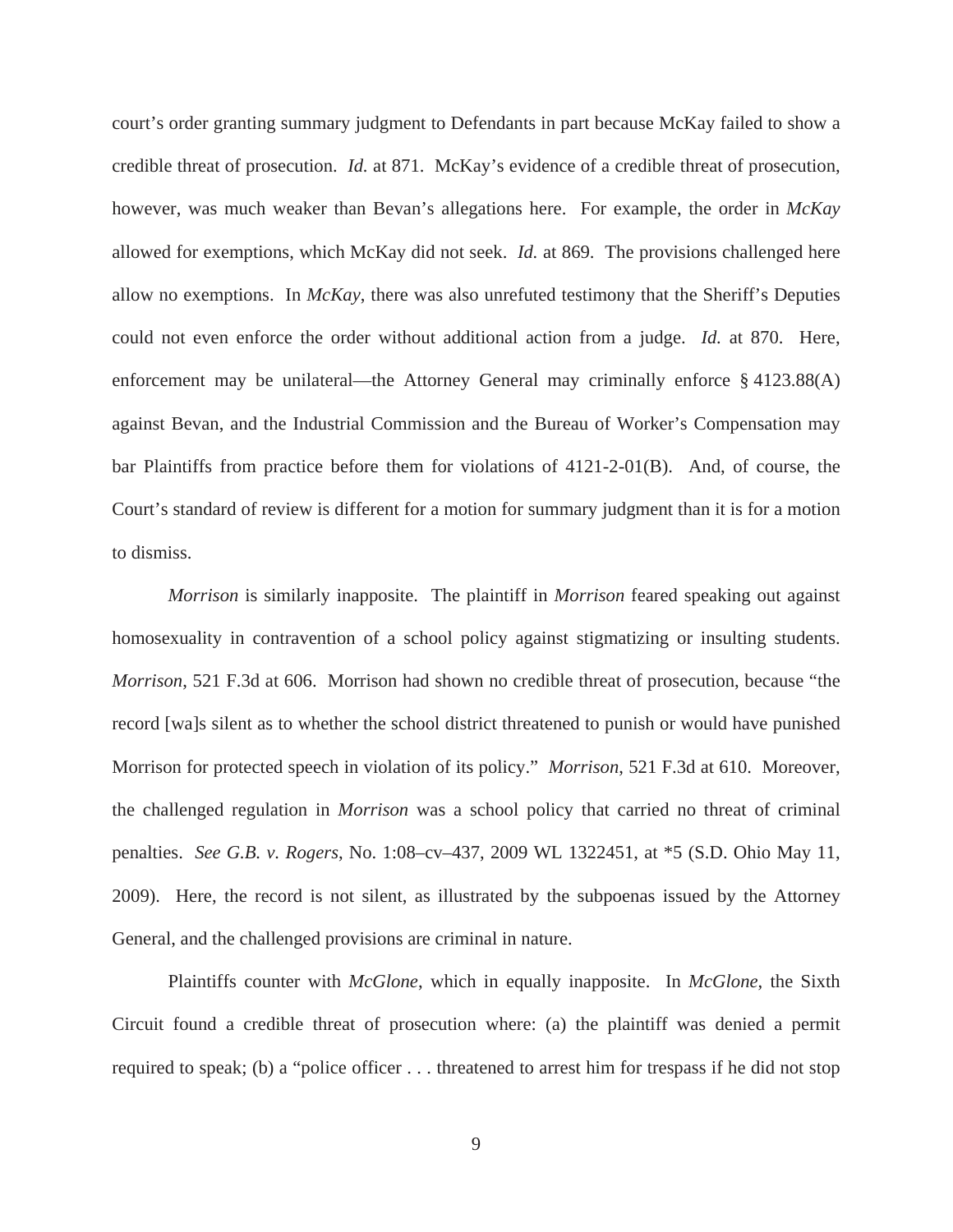speaking and leave;" and (c) the defendants sent him a letter "notifying him that he would not be allowed on campus if he did not first obtain permission." *McGlone*, 681 F.3d at 731. The threat here is not as strong, certainly, as a direct threat of arrest.

Nonetheless, Plaintiffs have the better argument. The Supreme Court has held that "when fear of criminal prosecution under an allegedly unconstitutional statute is not imaginary or wholly speculative a plaintiff need not first expose himself to actual arrest or prosecution to be entitled to challenge the statute." *Babbitt*, 442 U.S. at 302 (internal quotations and brackets omitted). At issue in *Babbitt* was a consumer publicity prohibition of "dishonest, untruthful, and deceptive publicity" that a union feared violating during "free debate" in consumer appeals. *Id.* at 301. Because Arizona "ha[d] not disavowed any intention of invoking the criminal penalty provision against unions that commit[ted] unfair labor practices[,] Appellees [we]re thus not without some reason in fearing prosecution for violation of the ban on specified forms of consumer publicity." *Id.* at 302. That was true even when the state had never applied the criminal provision to commissions of unfair union practices. *Id.*<sup>4</sup> *See also United States v. Supreme Court of New Mexico*, 839 F.3d 888, 901 (10th Cir. 2016) (finding threat of prosecution to be credible where state attorney disciplinary provision applied to federal prosecutors, federal prosecutors intended to violate the rule, and state did not indicate that it would not prosecute them for violating the rule).

Here, too, there is a credible threat of prosecution because all of Plaintiffs' business partners associated with their solicitation of workers' compensation claimants received criminal grand jury subpoenas seeking information about Plaintiffs' business practices. Defendants infer from the subpoenas that any investigations would be against third parties rather than Plaintiffs.

<sup>&</sup>lt;sup>4</sup> It is unclear from the case whether the state had applied the criminal provision to parties other than commissions of unfair union practices or whether the state had enforced non-criminal mechanisms contained in the statute against unions.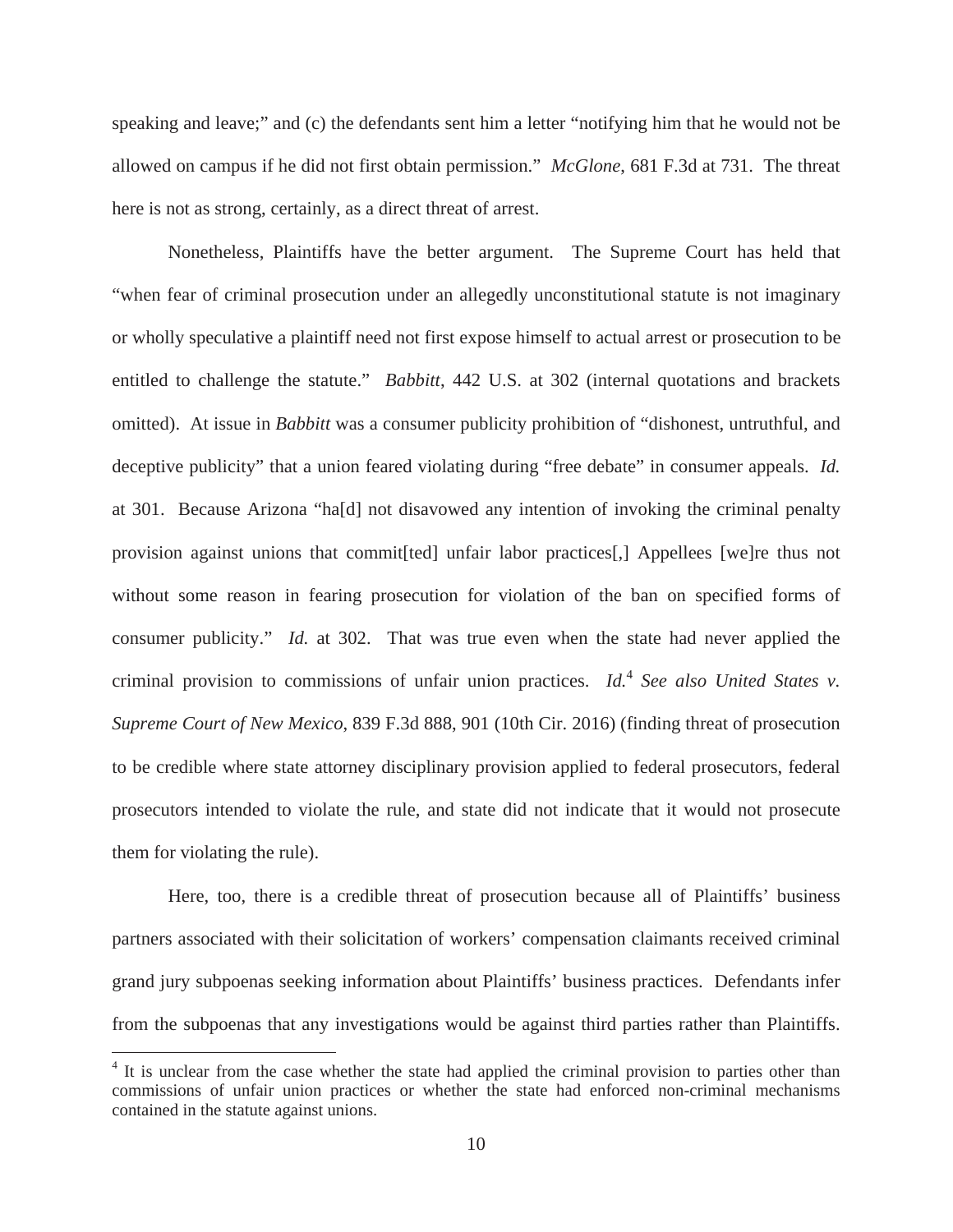Knowing the fact that the Attorney General may issue subpoenas to *witnesses* in a criminal investigation in addition to *targets*, Plaintiffs infer from the subpoenas that they are under investigation for violation of the anti-solicitation provisions.<sup>5</sup> Taking all reasonable inferences in favor of Plaintiffs, as the Court must, the Court finds that Plaintiffs have adequately pleaded a credible threat of prosecution from the subpoenas and the fact that Defendants "ha[ve] not disavowed any intention of invoking the criminal penalty provision against [Plaintiffs]." *Id.* As such, Plaintiffs have alleged "more" than subjective chill. *Morrison*, 521 F.3d at 609.

 Because Plaintiffs "engage in a course of conduct protected by the Constitution, but proscribed by statute, for which they face a credible threat of prosecution" (Doc. 23 at 3), they have suffered an injury-in-fact.

#### **(2) The Alleged Injury is Fairly Traceable to Defendants**

Defendants argue that "Bevan makes no allegations that the investigations are even traceable to the bureau's administrator or the commission members." (Doc. 20 at 7.) Plaintiffs' counter is twofold. First, "investigations" are not the focus of their Complaint; rather, they focus on "deprivation of Plaintiffs' First Amendment right to engage in protected speech." (Doc. 23 at 8.) Second, the Commission "Defendants can bar Plaintiffs from practicing before them for violations of the challenged statutory and administrative code provisions[.]" (*Id.*)

The Court agrees with Plaintiffs. While the Attorney General may prosecute Plaintiffs for the criminal violation, the Commission Defendants regulate, and may suspend or bar, Plaintiffs' practice before them. Ohio Rev. Code § 4123.06; Ohio Admin. Code § 4121-2-01. The Commission Defendants may also request that the Attorney General "institute and prosecute

<sup>&</sup>lt;sup>5</sup> The facts underlying this inference are "peculiarly within the possession and control of the defendant, [and] the belief is based on factual information that makes the inference of culpability plausible." *Cassidy v. Teaching Co., LLC*, No. 13-cv-884, 2014 WL 1599518, at \*3-\*4 (S.D. Ohio Apr. 21, 2014). Therefore, Plaintiffs properly plead this inference "on information and belief."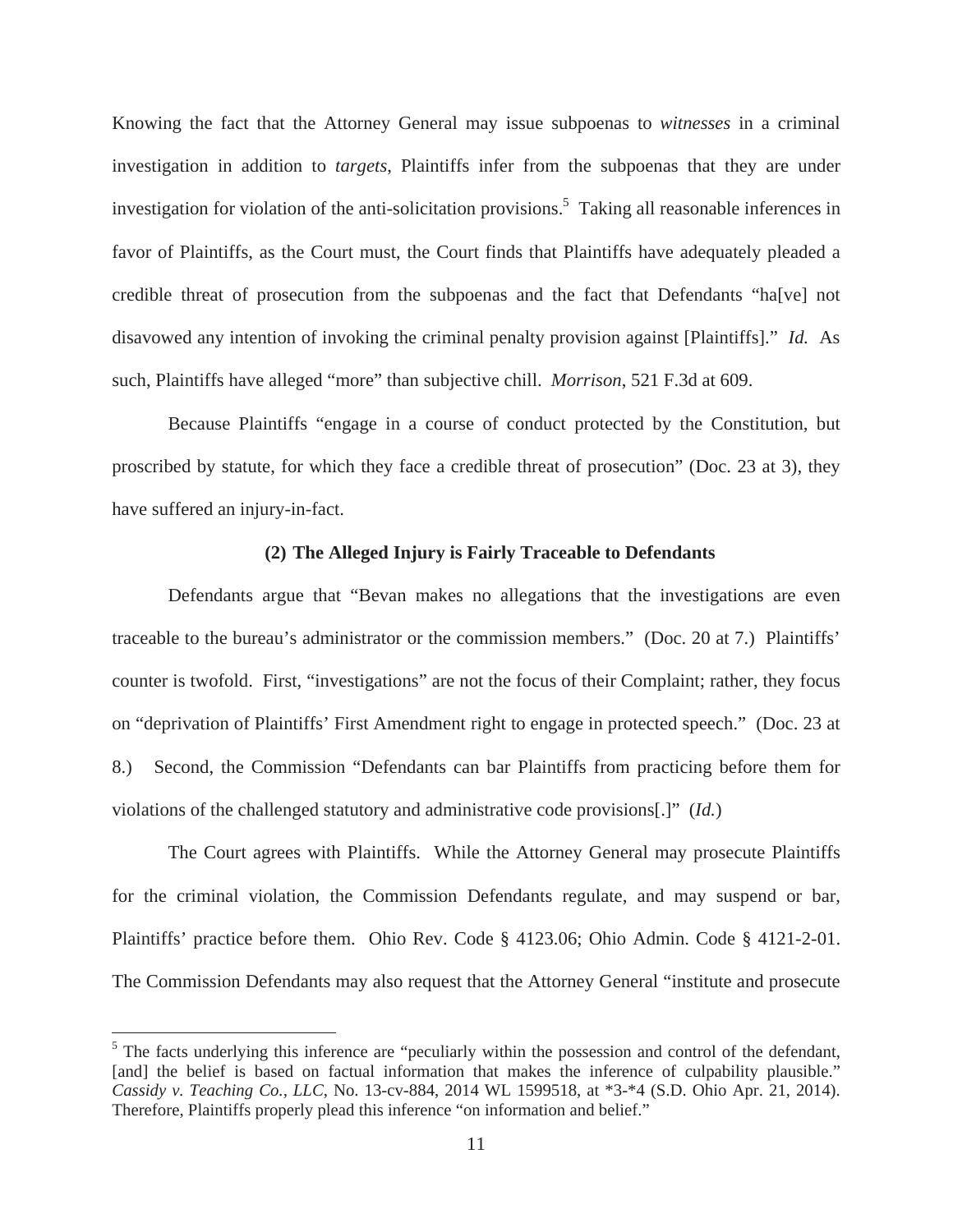the necessary actions or proceedings for the enforcement of this chapter," which, upon such request, the Attorney General or the relevant prosecuting attorney "shall" do. Ohio Rev. Code § 4123.92. And the Industrial Commission, the body charged with appeals from the Bureau of Workers' Compensation, promulgated 4121-2-01. Therefore, the alleged injury is fairly traceable to the challenged action of the Commission Defendants. *See also McGlone*, 681 F.3d at 729 (first amendment challenge to policy was fairly traceable because policy was created and enforced by the defendant).

### **(3) Defendants' Argument on the Prudential Factors is Not Relevant**

Defendants contend that "the latter part of Ohio Admin. Code 4121-2-01(B) . . . regulates non-attorneys." (Doc. 20 at 8.) Because Plaintiffs are attorneys, Defendants argue that this provision does not regulate their conduct. Indeed, 4121-2-01(B) contains two sentences. The first is a general prohibition on solicitation, $6$  and the second contains a prohibition on persons "other than an attorney in good standing."<sup>7</sup> Defendants are correct that the second sentence is not directed at Plaintiffs, who are attorneys, and Plaintiffs do not offer any counterargument. Plaintiffs focus, in both their complaint and their brief in opposition to the Commission Defendants' motions to dismiss, on solicitation rather than advice. Therefore, the parties appear to be in agreement that the complaint does not address the second sentence of Section 4121-2- 01(B). Therefore, the Court need not address the issue.

In sum, Plaintiffs have standing to raise their First Amendment claim.

<sup>&</sup>lt;sup>6</sup> The first sentence provides that "[n]o person who solicits or who causes claims to be solicited shall be allowed to practice or represent parties before the industrial commission or the bureau (section 4123.96 of the Revised Code)." Ohio Admin. Code 4121-2-01(B).

<sup>&</sup>lt;sup>7</sup> The second sentence provides that "[n]o person other than an attorney in good standing may render advice or services in the preparation or presentation of a claim for compensation arising under the workers' compensation laws of Ohio if a fee for such advice or services is to be received from or charged against the one having such claim." *Id.*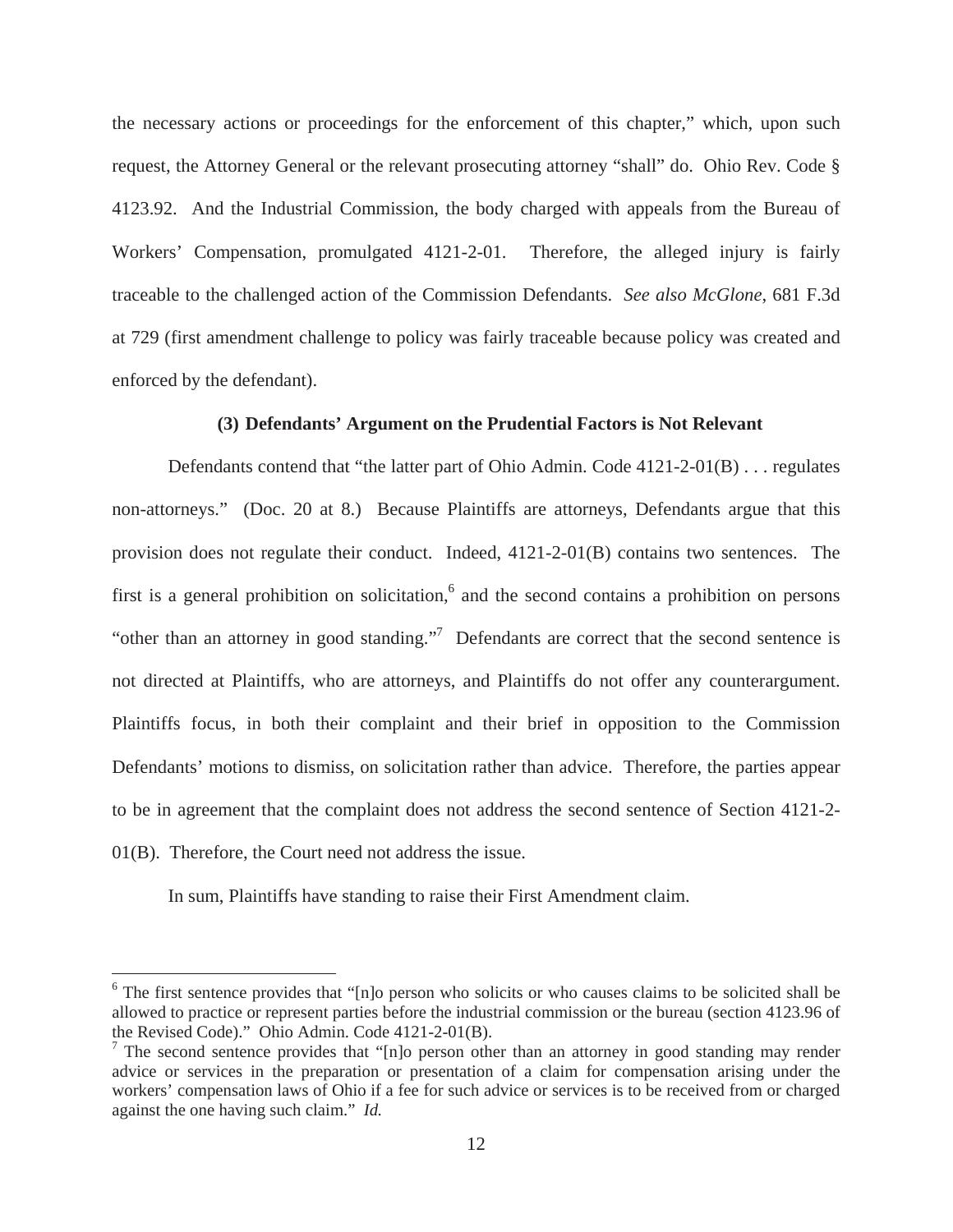#### **B. Plaintiffs Have Stated a First Amendment Claim**

Defendants argue that Plaintiffs fail to state a First Amendment Claim because the solicitation provision of § 4123.88(A) "are merely extensions of the State's ability to regulate government-held information." (Doc. 20 at  $13.$ )<sup>8</sup> As a whole, Defendants argue, the statute "merely limits the information that the State will provide to the public and prohibits misuse of that information." (Doc. 25 at 6.) Specifically, it "makes clear that such information in the possession of the [Commission Defendants] is not a matter of public record and cannot be obtained and used for purposes of solicitation of such claimants or for any other purpose." (*Id.*) This function, Defendants argue, does not implicate the First Amendment. (*Id.*; Doc. 20 at 13- 14.) According to Defendants, "Bevan is asking this Court to declare that Bevan has a constitutional right to intentionally obtain information that has been declared confidential and not a matter of public record . . . and to use such improperly gained information for direct, targeted solicitation of Ohio workers' compensation claimants." (Doc. 25 at 6-7.) Defendants cite no cases for its proposition that the statute's solicitation provision does not implicate Plaintiffs' First Amendment rights because it is simply an "extension" of the statute's other provisions. (Doc. 20 at 13-14; Doc. 25 at 5-8.)

<sup>&</sup>lt;sup>8</sup> Defendants present several additional arguments, which the briefing in this case has shown to be moot. First, Defendants argue that the Eleventh Amendment bars Plaintiffs from seeking monetary damages against the State or State Officials sued in their official capacity. (Doc. 20 at 9.) Because Plaintiffs have agreed to dismiss their claims for monetary damages, (Doc. 23 at 9), this issue is now moot. Defendants also argue that the government may limit access to government information, as it does in §§ 4123.88(B), (C), and certain provisions of § 4123.88(A). (Doc. 20 at 10-13.) This argument, too, is moot, as Plaintiffs have limited their challenge to the provision of § 4123.88 that prohibits solicitation of workers' compensation claimants for the provision of legal representation. (Doc. 23 at 2.) For the same reasons, the Court need not address Defendants' argument related to the fraud prohibitions in § 4123.88(A). (Doc. 20 at 13; Doc. 23 at 2.) Finally, Defendants argue that Plaintiffs failed to allege action by any individual state actor as required for personal liability under § 1983. (Doc. 20 at 14-15.) Because Plaintiffs acknowledge that they did not bring an action against any individuals in their personal capacities, and because actions taken against officials in their official capacity are not "persons" subject to liability under § 1983, *Hafer v. Melo*, 502 U.S. 21, 26 (1991), this issue, too, is moot. (Doc. 23 at 9.)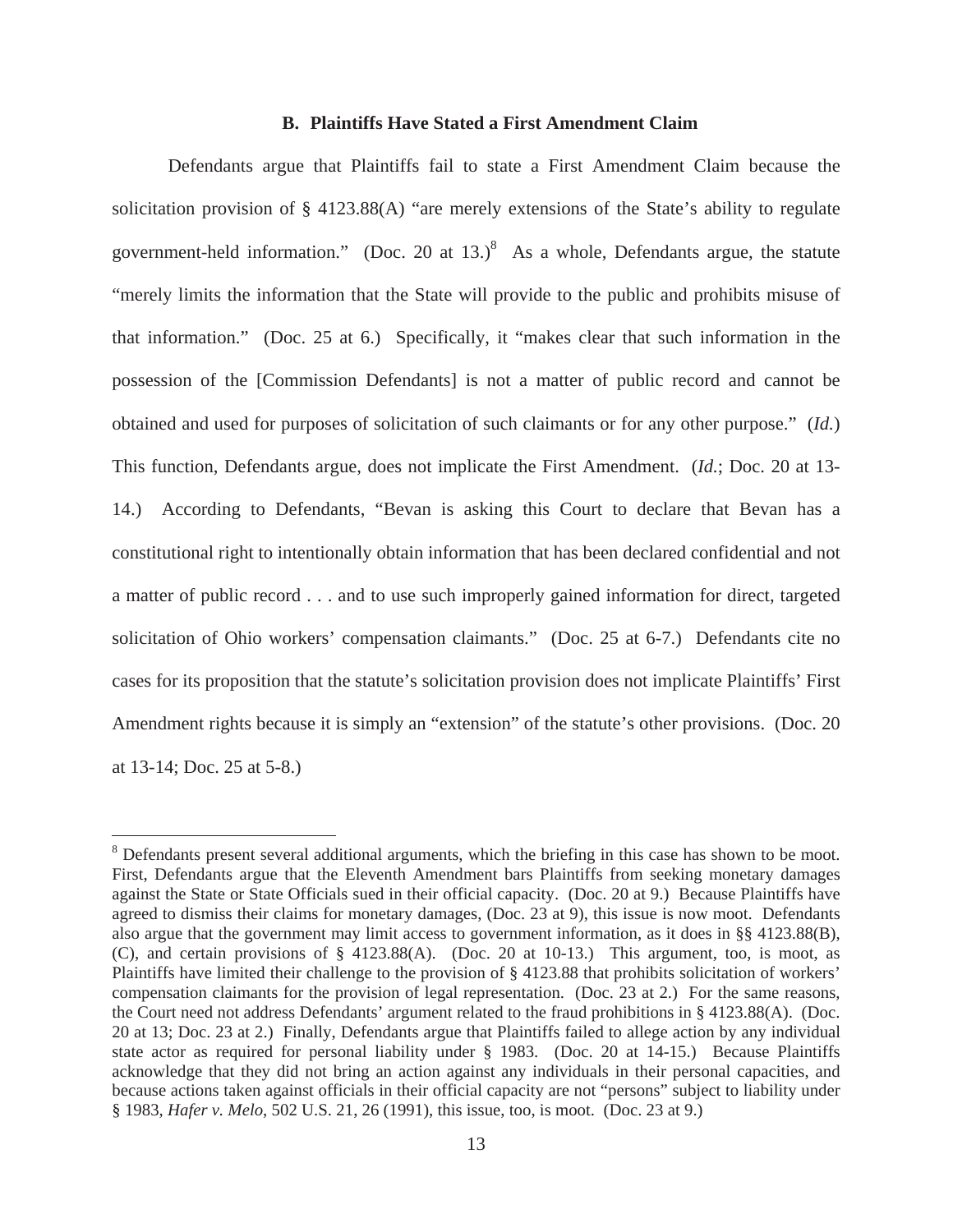Plaintiffs respond that the statute does not simply protect information; it "has totally banned lawyers from soliciting workers compensation claimants for potential legal representation." (Doc. 23 at 1.) Indeed, § 4123.88(A) provides:

. . . No person shall directly or indirectly solicit authority, or pay or give anything of value to another person to solicit authority, or accept or receive pay or anything of value from another person for soliciting authority, from a claimant . . . to take charge of, or represent the claimant . . . in respect of, any claim or appeal which is or may be filed with the bureau or commission. . . .

§ 4123.88(A). Again, Plaintiffs have the better argument. Section 4123.88(A) contains a general prohibition on solicitation of workers' compensation claimants. So too with 4121-2- 01(B), which provides that "[n]o person who solicits . . . shall be allowed to practice or represent parties before the [Commission Defendants.]" Ohio Admin. Code 4121-2-01(B). These provisions do not, as the Defendants posit, simply protect workers' compensation claimants from third parties' use of any information held by and procured from the Commission Defendants.

Because the provisions contain a general prohibition on the solicitation of workers' compensation claimants, they implicate Plaintiffs' First Amendment rights to the extent Plaintiffs' advertisements may be considered "solicitations" under the provisions. *Shapero*, 486 U.S. at 472 ("Lawyer advertising is in the category of constitutionally protected commercial speech."). The fact that Plaintiffs seek to invalidate two provisions of many in a statutory scheme does not affect the analysis. *See, e.g.*, *Babbitt*, 442 U.S. at 300-05 (considering the justiciability of several discrete sections of a statute, and determining that certain of them were justiciable). Read in conjunction with or separate from the surrounding provisions,  $\S$  4123.88(A) and 4121-2-01(B) prohibit solicitation of workers' compensation claimants. Plaintiffs have therefore stated a First Amendment claim.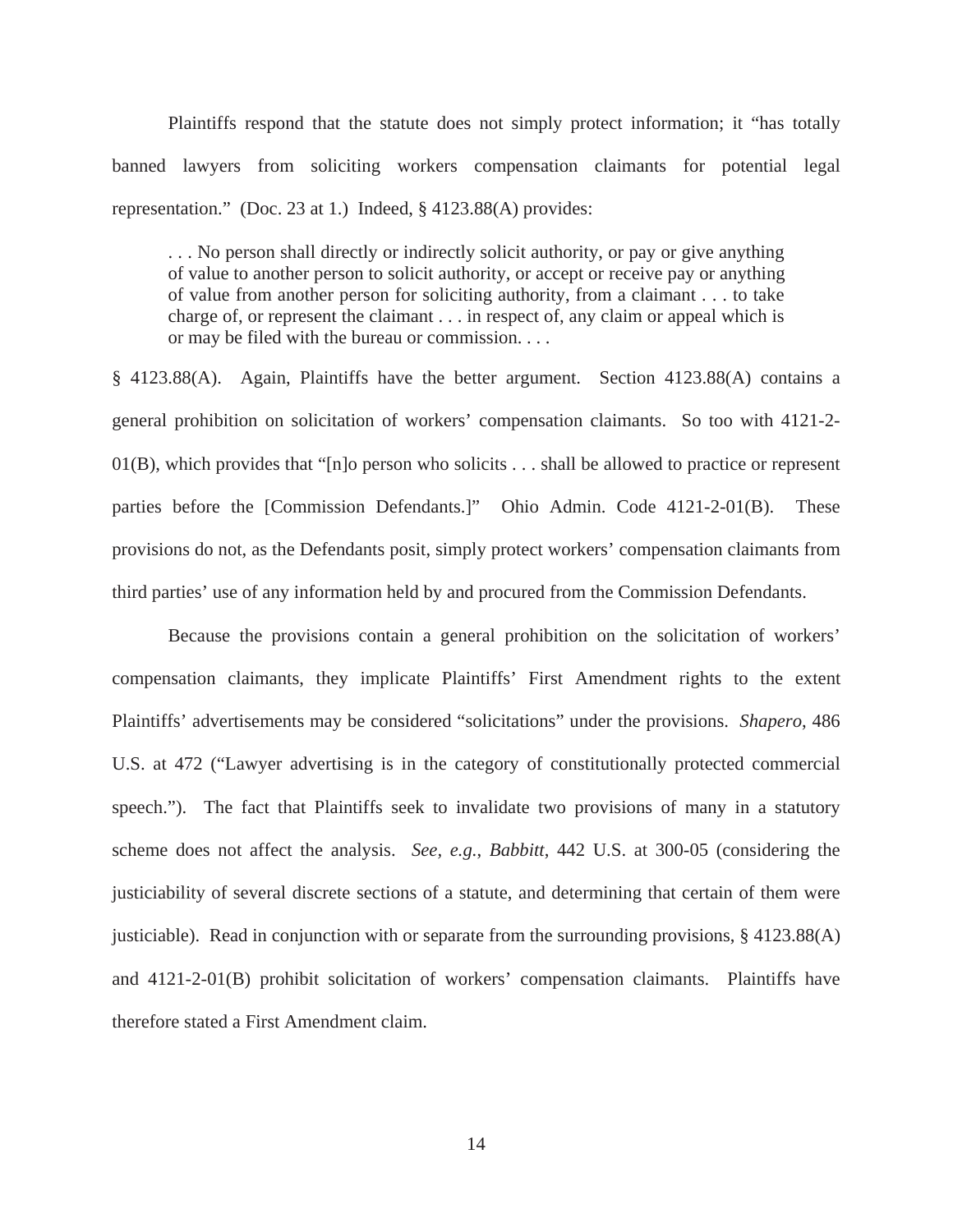#### **C. The Attorney General is a Proper Party to this Case**

The Attorney General contends that he is not a proper defendant to this case because: (1) the Declaratory Judgment Act requires *notice to* but not *participation of* the Attorney General in this lawsuit; and (2) he is named in only one substantive allegation of the complaint. (Doc. 21 at 2.)

## **(1) It Does Not Matter Whether the Declaratory Judgment Act** *Requires* **the Attorney General to be Named as a Party**

Under Ohio Revised Code § 2721.12(A), "if any statute or the ordinance or franchise is alleged to be unconstitutional, the attorney general also shall be served with a copy of the complaint in the action or proceeding and shall be heard." Ohio Rev. Code § 2721.12(A). While this provision does not *require* the Attorney General's participation in any lawsuit alleging that a statute is alleged to be unconstitutional, it also does not *prohibit* inclusion of the Attorney General in the case. Indeed, the Attorney General may properly be named a party to the lawsuit if he has "some connection with the enforcement of the act" and he "threaten[s] and [is] about to commence proceedings" to enforce it. *Ex parte Young*, 209 U.S. 123, 156 (1908); *Russell v. Lundergan-Grimes*, 784 F.3d 1037, 1048 (6th Cir. 2015).

#### **(2) The Attorney General has the Requisite Connection to this Case**

Plaintiffs argue that the Attorney General "has some connection with the enforcement of [§ 4123.88(A)]" through his obligation to enforce it, and that he "has indicated a commencement of proceedings to enforce the statute." (Doc. 22 at 6 (citing *Ex parte Young*, 209 U.S. at 156).)

The first element is easily met, because the Attorney General—indeed, has an obligation to enforce—§ 4123.88(A). Ohio Rev. Code § 4123.92 ("Upon the request of the industrial commission or the administrator of workers' compensation, the attorney general, or under the attorney general's direction the prosecuting attorney of any county in cases arising within the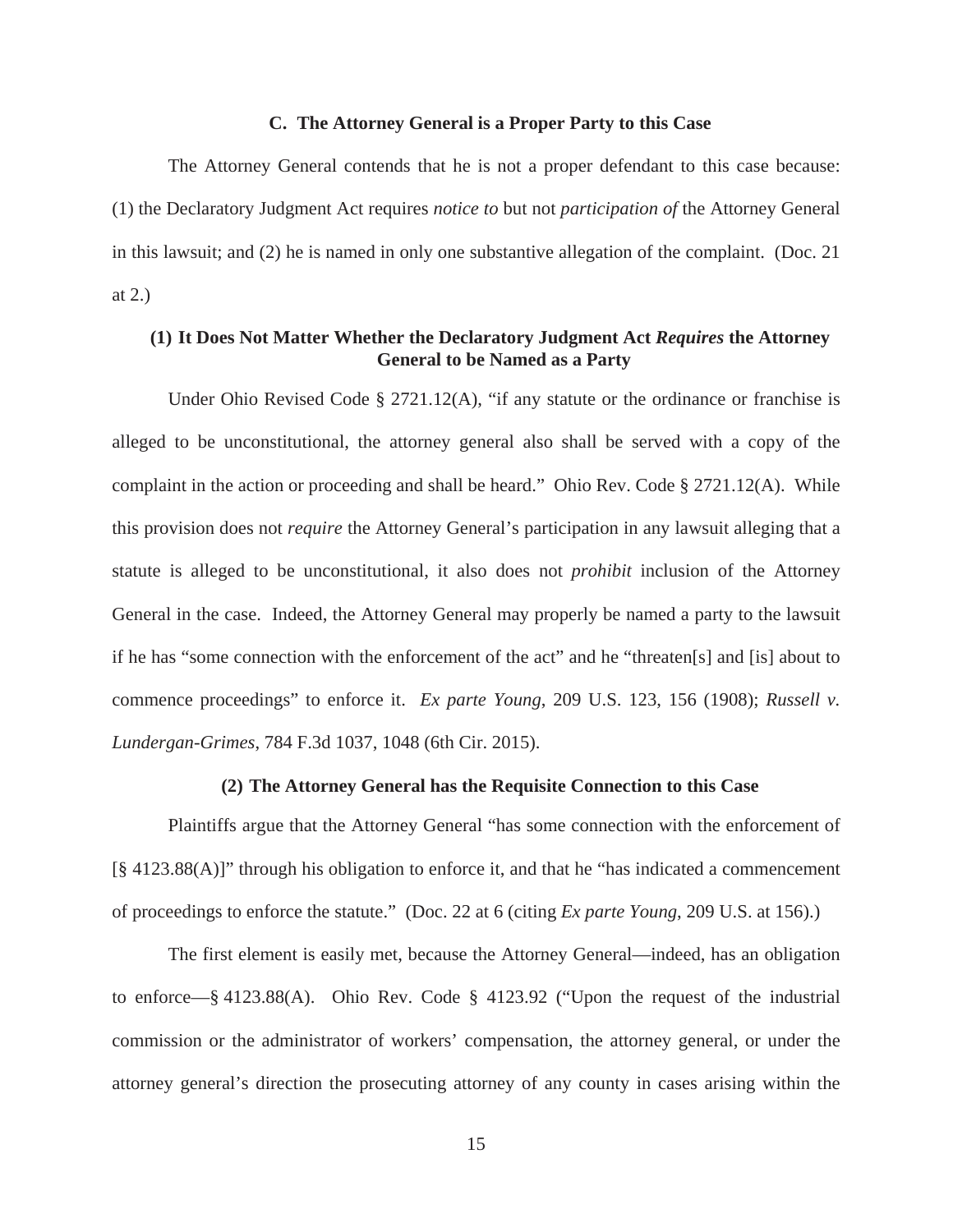county, shall institute and prosecute the necessary actions or proceedings for the enforcement of this chapter[.]"); Ohio Rev. Code § 109.84(A) ("upon the attorney general's becoming aware of criminal or improper activity related to Chapter 4121. or 4123. [sic] of the Revised Code, the attorney general shall investigate any criminal or civil violation of law related to Chapter 4121. or 4123. [sic] of the Revised Code.").

As to the second factor, the Attorney General argues that the grand jury subpoenas to third parties do not indicate a commencement of proceedings to enforce the statute. $9$  (Doc. 21 at 5-6.) In particular, he argues that the subpoenas were issued to *third parties* rather than Plaintiffs, which may only indicate an investigation against these third parties. (*Id.*) It is unclear to the Court why the Attorney General makes this argument; Grand Jury subpoenas may be and are issued by the Attorney General to *witnesses* in addition to, and in advance of, subpoenas issued to *targets* of investigations. Plaintiffs allege as much in their complaint—that the Grand Jury subpoenas were issued to its business partners to collect information to prosecute Plaintiffs for violating § 4123.88(A)—and this Court must construe the complaint's allegations in the light most favorable to Plaintiffs.

As the Sixth Circuit stated:

A plaintiff need not wait until a prosecutor initiates adverse action to have standing to sue to protect his First Amendment rights. . . . It would be a perverse reading of *Young* to say that, although [Plaintiff] might have an Article III injury before the Attorney General directly communicates his intent to prosecute him, the Eleventh Amendment would nonetheless simultaneously bar us from enjoining the Attorney General's initiating a prosecution. Rather, at the point that a threatened injury becomes sufficiently imminent and particularized to confer Article III standing, that threat of enforcement also becomes sufficient to satisfy this element of *Ex parte Young.*

<sup>&</sup>lt;sup>9</sup> The Attorney General also argues that he "is not the Ohio official responsible for the rules and proceedings of the Bureau and Commission." Whether the Attorney General is responsible for the rules and proceedings of the Commission Defendants is irrelevant to whether he is responsible for enforcing § 4123.88(A).